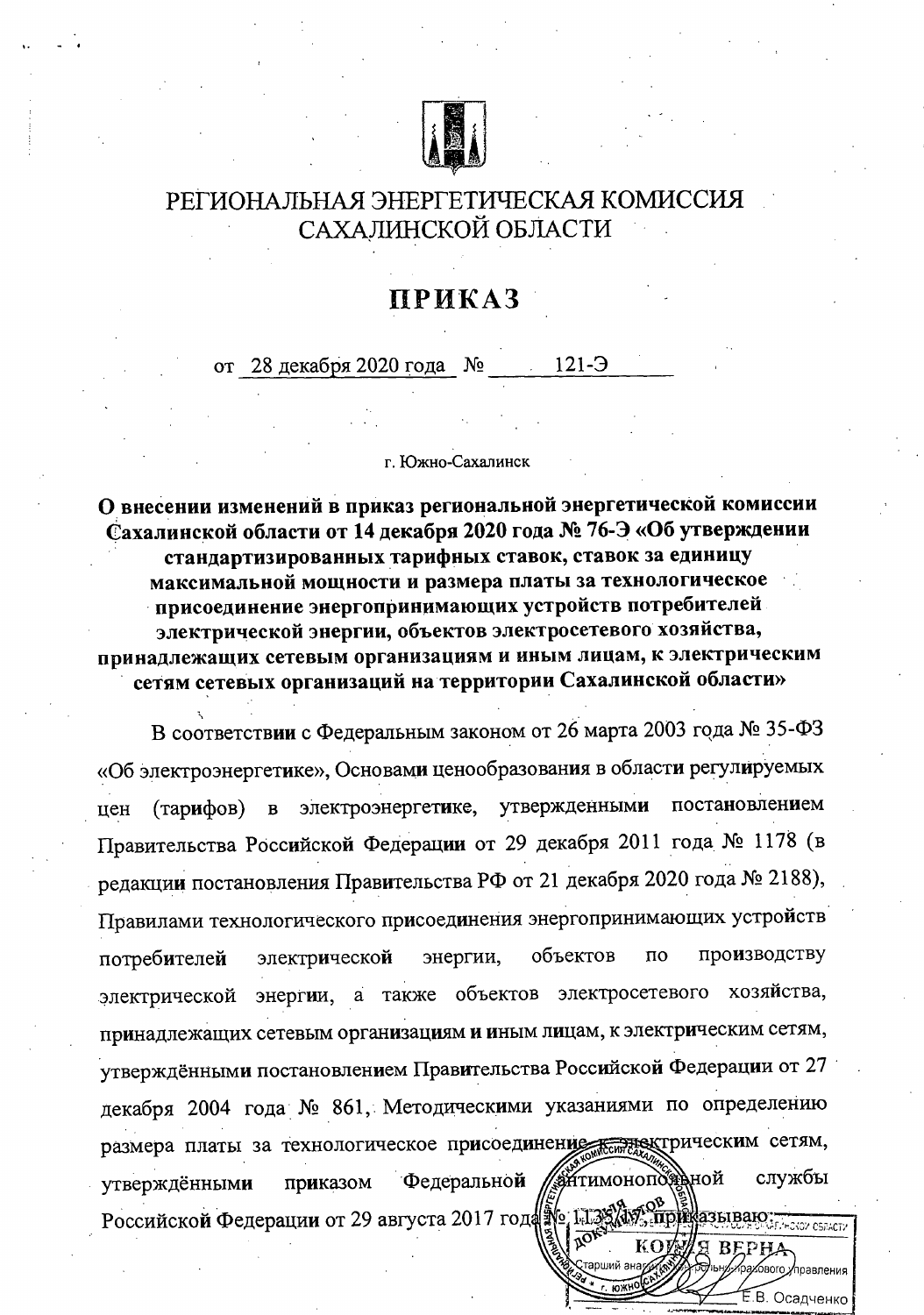$\cdot$ 1. Внести изменения в приказ региональной энергетической комиссии Сахалинской области от 14 декабря 2020 года № 76-Э «Об утверждении стандартизированных тарифных ставок, ставок за единицу максимальной мощности и размера платы за технологическое присоединение электрической потребителей энергопринимающих устройств энергии, объектов электросетевого хозяйства, принадлежащих сетевым организациям и иным лицам, к электрическим сетям сетевых организаций на территории Сахалинской области» (далее - приказ):

 $1.1$ Пункт 5 приказа считать пунктом 6;

 $1.2$ Дополнить пунктом 5 в следующей редакции:

 $\langle$ . организаций, связанные Определить расходы сетевых  $\mathbf{C}$ осуществлением льготного технологического присоединения к электрическим сетям, не включаемые в плату за технологическое присоединение и подлежащие учету при установлении тарифов на услуги по передаче электрической энергии на 2021 год, в размере 100 034,7 тыс. руб., в том числе:

- публичное акционерное общество энергетики и электрификации «Сахалинэнерго» - 97 207,8 тыс. руб.;

- общество с ограниченной ответственностью «Охинские электрические сети» – 38,9 тыс. руб.;

- муниципальное унитарное предприятие «Электросервис» городского округа «Город Южно-Сахалинск» – 321,3 тыс. руб.;

- открытое акционерное общество «Российские железные дороги» - 12,7 тыс. руб.;

- муниципальное унитарное предприятие муниципального образования «Холмский городской округ» «Горэлектросеть» - 928,6 тыс. руб.;

муниципальное унитарное предприятие «Невельские районные электрические сети» - 911,4 тыс. руб.;

- муниципальное унитарное предприяту летей эконные электрические сети» Корсаковского городского округа - 6/ 5/ тыс. руб.

Приложение 6 к приказу изложен в сред  $\overline{2}$ . УЮЩЕй редакции: ОЗ ОБЛАСТИ МЯ ВЕРНА **KO** 

.<br>Старший-анат

TRAKHO-C

поавского управления

Е В. Осадченко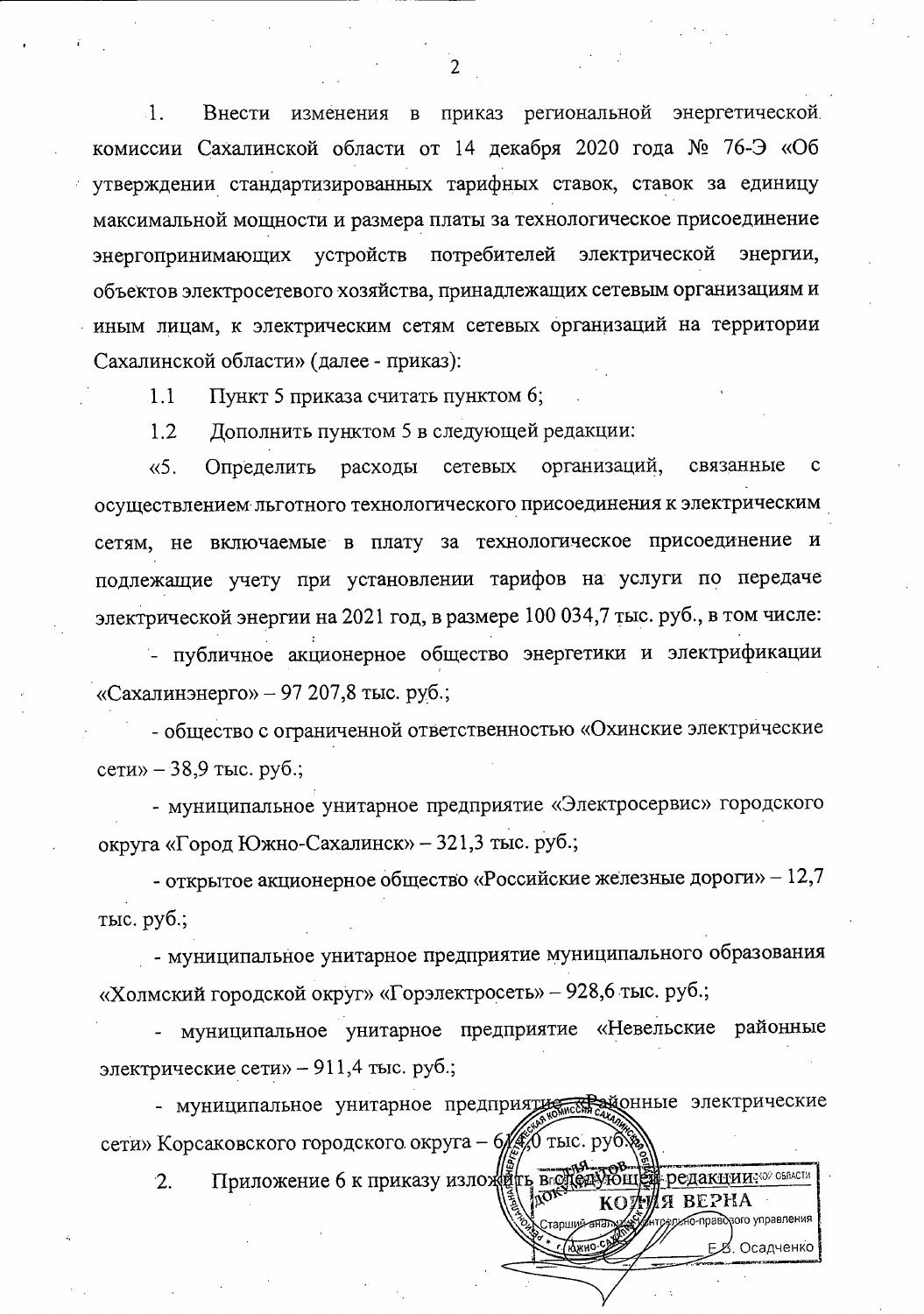## «ПРИЛОЖЕНИЕ 6

к приказу региональной энергетической комиссии Сахалинской области от 14 декабря 2020 года № 76-Э

Размер платы за технологическое присоединение к электрическим сетям для заявителя, подавшего заявку в целях технологического присоединения энергопринимающих устройств максимальной мощностью, не превышающей 15 кВт включительно (с учетом мощности ранее присоединенных в этой точке присоединения энергопринимающих устройств), объектов микрогенерации

| Наименование                                                                                                                                                                                                                                                                                                                                                                                                                                                                                                                                                                                                                                                                                                                                                                                                                                                                                     | Размер платы за<br>технологическое<br>присоединение                                                                                          |
|--------------------------------------------------------------------------------------------------------------------------------------------------------------------------------------------------------------------------------------------------------------------------------------------------------------------------------------------------------------------------------------------------------------------------------------------------------------------------------------------------------------------------------------------------------------------------------------------------------------------------------------------------------------------------------------------------------------------------------------------------------------------------------------------------------------------------------------------------------------------------------------------------|----------------------------------------------------------------------------------------------------------------------------------------------|
| 1. Плата за технологическое присоединение энергопринимающих устройств<br>максимальной мощностью, не превышающей 15 кВт включительно (с учетом<br>присоединения<br>присоединенных<br>этой<br>точке<br>мощности<br>ранее<br>В<br>энергопринимающих устройств) при присоединении заявителя, владеющего<br>объектами, отнесенными к третьей категории надежности (по одному источнику<br>электроснабжения) при условии, что расстояние от границ участка заявителя до<br>объектов электросетевого хозяйства на уровне напряжения до 20 кВ включительно<br>необходимого заявителю класса напряжения сетевой организации, в которую<br>подана заявка, составляет не более 300 метров в городах и поселках городского<br>типа и не более 500 метров в сельской местности                                                                                                                                | 550 рублей                                                                                                                                   |
| 2. Плата за технологическое присоединение в отношении некоммерческих<br>объединений (гаражно-строительных, гаражных кооперативов) при условии<br>присоединения каждым членом такого объединения не более 15 кВт по третьей<br>категории надежности (по одному источнику электроснабжения) с учетом<br>мощности ранее присоединенных при присоединении к электрическим сетям<br>сетевой организации на уровне напряжения до 20 кВ включительно и нахождения<br>энергопринимающих устройств указанных объединений на расстоянии не более<br>300 метров в городах и поселках городского типа и не более 500 метров в сельской<br>местности до существующих объектов электросетевого хозяйства сетевых<br>организаций                                                                                                                                                                                | 550 рублей, умноженных<br>на количество членов этих<br>объединений                                                                           |
| 3. Плата за технологическое присоединение в отношении садоводческих или<br>огороднических некоммерческих товариществ, при условии присоединения на<br>каждом земельном участке, расположенном в границах территории садоводства<br>или огородничества, не более 15 кВт по третьей категории надежности (по одному<br>источнику электроснабжения) с учетом мощности ранее присоединенных в данной<br>точке присоединения энергопринимающих устройств при присоединении к<br>электрическим сетям сетевой организации на уровне напряжения до 20 кВ<br>устройств<br>указанных<br>нахождения энергопринимающих<br>и<br>включительно<br>садоводческих или огороднических некоммерческих товариществ на расстоянии не<br>более 300 метров в городах и поселках городского типа и не более 500 метров в<br>сельской местности до существующих объектов электросетевого хозяйства<br>сетевых организаций | 550 рублей, умноженных<br>на количество земельных<br>участков                                                                                |
| 4. Плата за технологическое присоединение в отношении гражданносте децивших<br><b>УУДОВИИ</b><br>свои гаражи и хозяйственные постройки (погреба, дараи)<br>при<br>присоединения каждым собственником этих построек не фолее 15 кВт по третей<br>категории надежности (по одному источнику элекпроснабжения)<br>$\mathbf{r}$ $\mathbf{r}$ $\mathbf{r}$<br>данной<br>се Кумбисоединения<br>гочке-<br>присоединенных<br>ранее<br>в<br>мощности<br>EARCH'S<br>Старший андны<br>⊺oo                                                                                                                                                                                                                                                                                                                                                                                                                   | 550 рублей, умноженных<br>на количество членов этих<br>объединений<br>ИНОКОИ, СЫЛАСТ,<br>DUDLI<br>сого управления<br>ಾಂದ<br>E.B<br>Осадченко |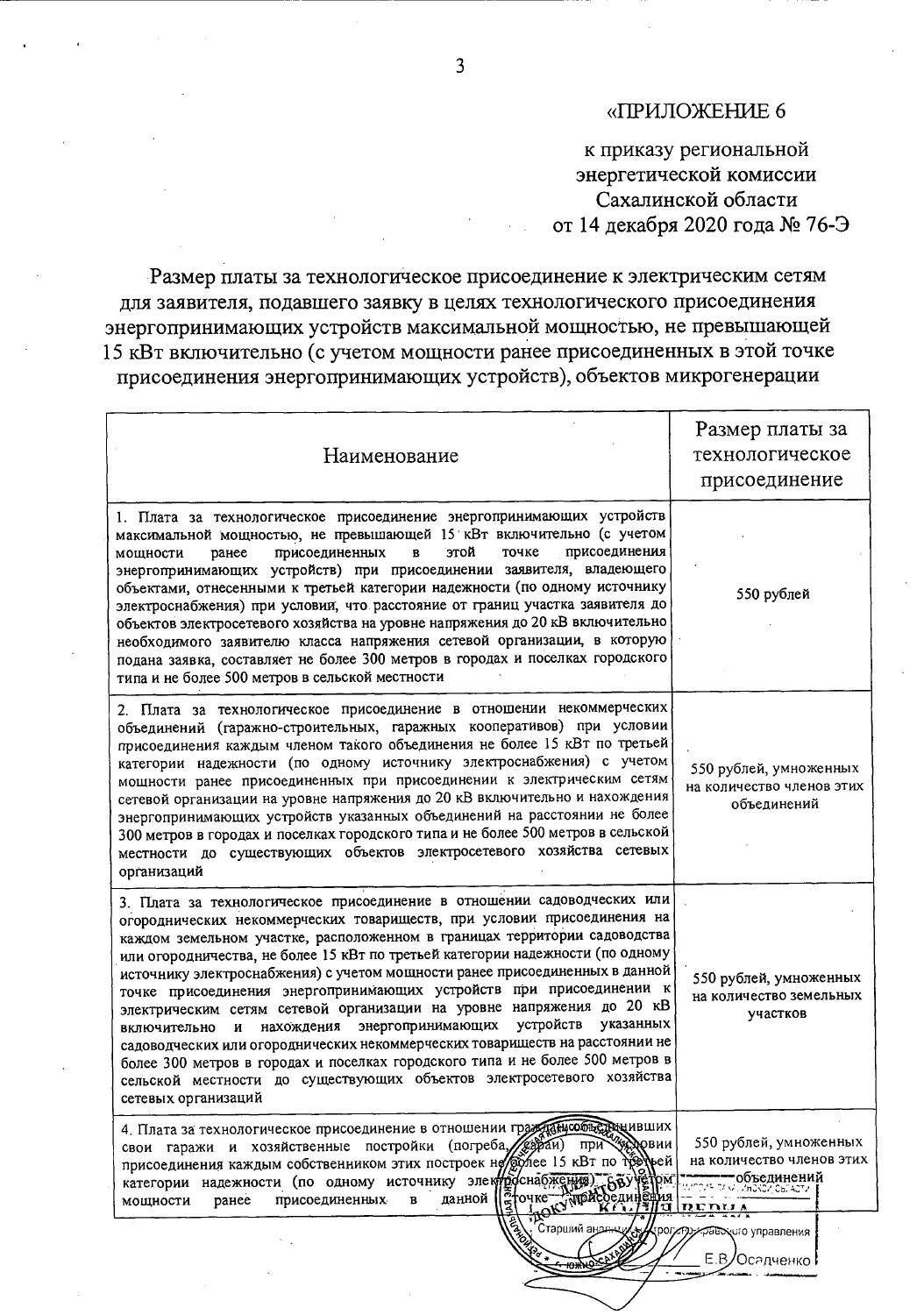| Наименование                                                                                                                                                                                                                                                                                                                                                                                                                                                                                                                                                                                                                                                                                                     | Размер платы за<br>технологическое<br>присоединение |
|------------------------------------------------------------------------------------------------------------------------------------------------------------------------------------------------------------------------------------------------------------------------------------------------------------------------------------------------------------------------------------------------------------------------------------------------------------------------------------------------------------------------------------------------------------------------------------------------------------------------------------------------------------------------------------------------------------------|-----------------------------------------------------|
| энергопринимающих устройств при присоединении к электрическим сетям сетевой<br>организации на уровне напряжения до 20 кВ включительно и нахождения<br>энергопринимающих устройств указанных объединенных построек на расстоянии<br>не более 300 метров в городах и поселках городского типа и не более 500 метров в<br>сельской местности до существующих объектов электросетевого хозяйства<br>сетевых организаций                                                                                                                                                                                                                                                                                              |                                                     |
| 5. Плата за технологическое присоединение энергопринимающих устройств<br>религиозных организаций при условии присоединения не более 15 кВт по третьей<br>категории надежности (по одному источнику электроснабжения) с учетом<br>данной точке<br>присоединения<br>присоединенных в<br>ранее<br>мошности<br>энергопринимающих устройств при присоединении к электрическим сетям сетевой<br>организации на уровне напряжения до 20 кВ включительно и нахождения<br>энергопринимающих устройств таких организаций на расстоянии не более 300<br>метров в городах и поселках городского типа и не более 500 метров в сельской<br>местности до существующих объектов электросетевого хозяйства сетевых<br>организаций | 550 рублей                                          |
| 6. Плата за технологическое присоединение объектов микрогенерации                                                                                                                                                                                                                                                                                                                                                                                                                                                                                                                                                                                                                                                | 550 рублей                                          |

## Примечания:

В границах муниципальных районов, городских округов одно и то же лицо может осуществить технологическое присоединение энергопринимающих устройств, принадлежащих ему на праве собственности или на ином законном основании, соответствующих критериям, указанным в пункте 1 настоящего приложения, с платой за технологическое присоединение в размере, не превышающем 550 рублей, не более одного раза в течение 3 лет со дня подачи заявителем заявки на технологическое присоединение до дня подачи следующей заявки.

В случае, если с учетом увеличения максимальной мощности ранее присоединенного устройства максимальная мощность превысит 15 кВт и (или) превышены вышеуказанные расстояния (не более 300 метров в городах и поселках городского типа и не более 500 метров в сельской местности), расчет платы за технологическое присоединение производится в по стандартизированным тарифным ставкам или по ставкам за единицу максимальной мощности, утвержденных региональной энергетической комиссией Сахалинской области, на объем увеличения максимальной мощности ранее присоединенного устройства, заявленной потребителем.

Положения о размере платы за технологическое присоединение, указанные в пункте 1 настоящего приложения, не могут быть применены в следующих случаях:

- при технологическом присоединении энергопринимающих устройств, принадлежащих лицам, владеющим земельным участком и (или) объектом капитального строительства по договору аренды, заключенному на срок не более одного года, на котором расположены присоединяемые энергопринимающие устройства;

- при технологическом присоединении энергопринимающих устройств, расположенных в жилых помещениях многоквартирных домов.

Под объектом микрогенерации понимается объект по производству электрической энергии, принадлежащий на праве собственности или ином законном основании потребителю электрической энергии, энергопринимающие устройства которого технологически присоединены к объектам электросетевого хозяйства с уровнем напряжения до 1000 вольт, функционирующие в том числе на основе возобновляемых источников энергии в целях удовлетворения собственных бытовых и (или) производственных нужд, а также в целях продажи в порядке, установленном основными положениями функционирования розничных рынков, в случае, если объем выдачи электрической энергии таким объектом по производству электрической энергии максимальной присоединенной МОЩНОСТИ не превышает величину сеть  $\mathbf{B}$ электрическую энергопринимающих устройств указанного потребителя и составляет не более 15 киловатт и если для выдачи электрической энергии такого объекта в электрическую сеть не используется дектрическое оборудование,

имущества многоквартирного дома.».

**NEWIOB** Ang الأكباء الذي الأربعي الأولية الم RF ΤIJΑ всто управления anniy Осалченко 1